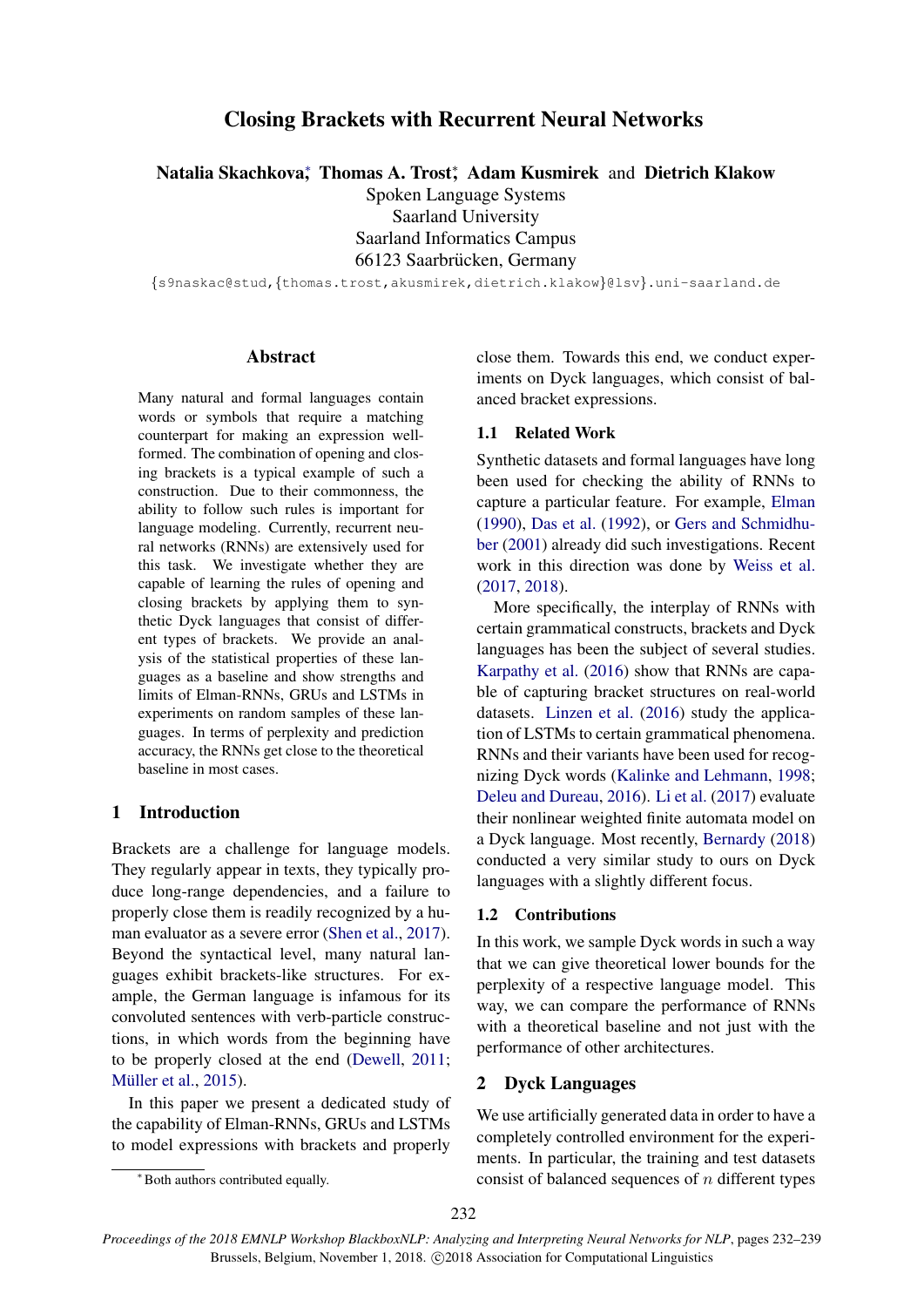of brackets,  $(1, 1), (2, 2), \ldots$ , where *n* depends on the specific experiment. The set of such sequences forms the so-called *Dyck language*  $D_n$  [\(Duchon,](#page-6-11) [2000\)](#page-6-11). Elements of  $D_n$  are called *Dyck words*. Each  $D_n$  is a context-free but not regular formal language [\(Chomsky,](#page-6-12) [1956\)](#page-6-12) and can be described by the grammar:

$$
S \to \epsilon \tag{1a}
$$

$$
S \to SS \tag{1b}
$$

$$
S \to (iS)_i \quad \forall i \in \{1, ..., n\} \tag{1c}
$$

Some examples of such Dyck words are:

$$
\begin{array}{c} (1 (1)1)1 \\ (2)2 (1)1 (3 (1)1)3 \\ (1 (1)1 (1)1 (1)1 (1)1 (1)1)1 \end{array}
$$

It is well-known that there are  $C_m := \frac{1}{m+1} \binom{2m}{m}$  $\binom{2m}{m}$ words of length  $2m$  in  $D_1$ , where  $C_m$  is the m-th *Catalan number* [\(Chung and Feller,](#page-6-13) [1949\)](#page-6-13). As the type of each pair of brackets can independently be chosen, it follows that there are  $n^mC_m$  words of length  $2m$  in  $D_n$ . There are obviously no Dyck words with odd length.

## <span id="page-1-2"></span>2.1 Generation of Dyck Words

Each "sentence" in the datasets is a randomly generated non-empty Dyck word. The first symbol of a word is always an open bracket. From there, the generation proceeds in a sequential manner: With probability p an open bracket is emitted. Otherwise and thus with probability  $p - 1$ , a matching closed bracket is emitted or the generation terminates if all open brackets already have a matching partner. If not stated otherwise, we assume  $0 < p < 1$  in all calculations because the edge cases usually have to be treated differently but do not add significant value to our discussion. The type of bracket is chosen randomly from a uniform distribution but might follow some other distribution for future studies.

#### 2.2 Statistical Properties of Dyck Words

We quickly review some statistical properties of such sequences for explaining choices in the setups and in order to get a baseline for the experiments. It can readily be seen that the sequences of length  $2m$  all have the same probability:

$$
\frac{1}{n^m}p^{m-1}(1-p)^{m+1}
$$
 (2)

The asymmetry in the exponents is due to leaving out empty sequences. The factor  $n^{-m}$  accounts

<span id="page-1-1"></span>

Figure 1: Average length of generated sequences, based on Eq. [\(4\)](#page-1-0).

for the equally probable choices of brackets types. We can check consistency by considering the normalization condition:

$$
\sum_{k=1}^{\infty} C_k p^{k-1} (1-p)^{k+1} = \begin{cases} 1 & \text{for } p \le \frac{1}{2} \\ \frac{(1-p)^2}{p^2} & \text{for } p > \frac{1}{2} \end{cases}
$$
(3)

While the result for  $p \leq \frac{1}{2}$  $\frac{1}{2}$  is expected, the case  $p > \frac{1}{2}$  might appear curious at first. The reason for this behaviour is that the sum only takes finite sequences into account, while there is a nonzero probability for getting infinite sequences for  $p > \frac{1}{2}$ . This is easily seen for the case  $p = 1$ , where brackets are never closed so that the overall probability of obtaining a finite sequence is indeed zero.

#### 2.2.1 Average Length

This naturally leads to the question what the average length  $L$  of the sequences is, depending on  $p$ . For  $p < \frac{1}{2}$ , we find

<span id="page-1-0"></span>
$$
\bar{L} = 2\sum_{k=1}^{\infty} kC_k p^{k-1} (1-p)^{k+1} = \frac{2}{1-2p}.
$$
 (4)

The graph of this function can be seen in Fig. [1.](#page-1-1) In line with our previous findings, problems with infinite sequences arise for  $p \geq \frac{1}{2}$  $\frac{1}{2}$ , as the expression [\(4\)](#page-1-0) diverges for  $p = \frac{1}{2}$  $\frac{1}{2}$ . For these reasons, we only consider the case  $p < \frac{1}{2}$  in the experiments.

#### 2.2.2 Baseline for Perplexity

A prediction system for the next symbol emitted by the generator will not be able to perform arbitrarily well due to the random nature of the process. In order to get a baseline for the performance, we consider the perplexity per symbol PP of the probability distribution of the generated Dyck languages. For a sequence of symbols  $w$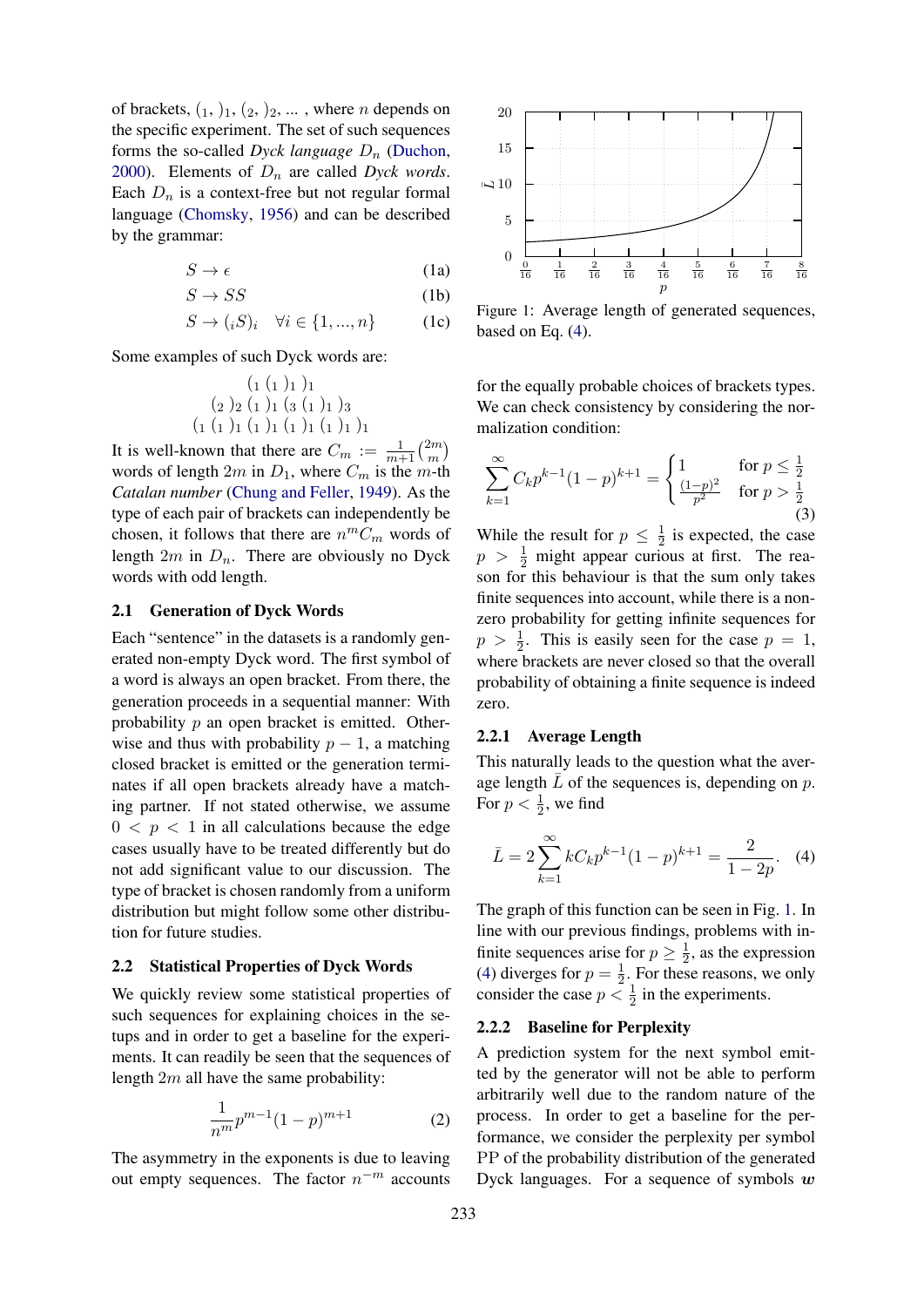<span id="page-2-3"></span>

Figure 2: Perplexity  $PP_1$  of distribution of  $D_1$ , cf. [\(7\)](#page-2-0). As a reference, the graph of  $1+2p$  is given.

with length  $|w|$  it is defined as

$$
\text{PP} := 2^{-\frac{1}{|\mathbf{w}|} \sum_{i=1}^{|\mathbf{w}|} \log_2 P(w_i|w_1,\dots,w_{i-1})}, \quad (5)
$$

where  $P(w_i|w_1, ..., w_{i-1})$  is the probability of the i-th symbol under the model, given the previous  $i - 1$  symbols. Eq. [\(5\)](#page-2-1) corresponds to the way in which perplexity is calculated by the software that we use for our experiments (cf. Sec. [3\)](#page-2-2).

We estimate the baseline for the perplexity  $PP_n$ for the language  $D_n$  by considering [\(5\)](#page-2-1) under the true probability model in the limit of an infinite amount of samples from the corresponding probability distribution. Under these conditions and for our case, [\(5\)](#page-2-1) can be transformed into:

$$
\log_2 \text{PP}_n = -\lim_{L \to \infty} \lim_{N \to \infty} \frac{\sum_{\ell=1}^L \frac{N_\ell}{N} \log_2 P_\ell}{\sum_{\ell=1}^L \frac{N_\ell}{N} (2\ell + 1)}
$$
(6)

The numerator contains the sum of the logprobabilities, where  $P_\ell$  is the probability of a Dyck word with  $2\ell$  brackets. The denominator represents the total number of symbols. Adding one to the length in the term  $(2\ell + 1)$  accounts for the end-of-sentence symbols that are counted by the software. The limit  $L \to \infty$  for the maximum length of a word is taken at the end because the normalization by the number of symbols has to be carried out for a finite value. Finally,  $N$  represents the number of samples and  $N_\ell$  stands for the number of words with  $2\ell$  brackets in the dataset, so that  $\frac{N_{\ell}}{N}$  converges to the probability of generating a word of this length.

All these quantities are known, so that we can obtain the following result:

<span id="page-2-0"></span>
$$
PP_n = n^{\frac{1}{3-2p}} \frac{1}{\sqrt{p(1-p)}} \left(\frac{p^3}{1-p}\right)^{\frac{1-2p}{6-4p}} \quad (7)
$$

While the expression [\(7\)](#page-2-0) with its singularity at zero does not readily reveal the characteristics of the perplexity, its graph (Fig. [2\)](#page-2-3) shows that it is close to a simple affine function. In the edge cases it behaves just like expected:  $p = 0$  means that there is no randomness at all and there is just one possible next symbol. For  $p = \frac{1}{2}$  $\frac{1}{2}$  however, opening and closing brackets are equally likely, so that there are always two symbols to choose from without any way to tell which to prefer. The dependence on  $n$  must be sublinear because for closing brackets the type is uniquely predictable.

#### <span id="page-2-2"></span><span id="page-2-1"></span>3 Neural Network Architecture

We use three different RNN architectures for our experiments: Elman-RNN (abbreviated as SRNN for *simple* RNN), GRU (*gated recurrent unit*), and LSTM (*long short-term memory*).

For the experiments with SRNNs we use the RNNLM toolkit (version 0.3e) developed by [Mikolov et al.](#page-6-14) [\(2011b\)](#page-6-14). The SRNN has one hidden layer of arbitrary size  $N_{\text{hidden}}$  with a sigmoid activation function. At each time step the input vector is built by concatenating the vector of the current word and the output produced by the hidden layer during the previous time step. The next word is predicted by applying the softmax function to the last layer. The RNNLM toolkit offers the possibility to group words into classes [\(Mikolov et al.,](#page-6-15) [2011a\)](#page-6-15), but this feature is more interesting for boosting efficiency in cases of large vocabularies with a natural frequency distribution. After initializing the weights with random Gaussian noise, the training of the SRNNs is performed using the standard stochastic gradient descent algorithm with an initial learning rate  $\alpha = 0.1$  and the recurrent weight is trained by the truncated backpropagation through time algorithm [\(Rumel](#page-7-3)[hart et al.,](#page-7-3) [1985\)](#page-7-3). We refer to the respective hyperparameter that specifies the number of time steps taken into account as  $T_{\text{BPTT}}$ .

For the other more elaborate architectures, we make use of  $TF-NNLM-TK<sup>1</sup>$  $TF-NNLM-TK<sup>1</sup>$  $TF-NNLM-TK<sup>1</sup>$  by [Oualil et al.](#page-7-4) [\(2016\)](#page-7-4) which provides implementations of LSTM and GRU networks. LSTMs and GRUs work similar to SRNNs but exhibit specific units that allow for storing previous activations and for tracking long-term dependencies in a more flexible and efficient way. In the case of LSTMs, the memory state is being handled via input, forget and output

<span id="page-2-4"></span><sup>1</sup><https://github.com/uds-lsv/TF-NNLM-TK>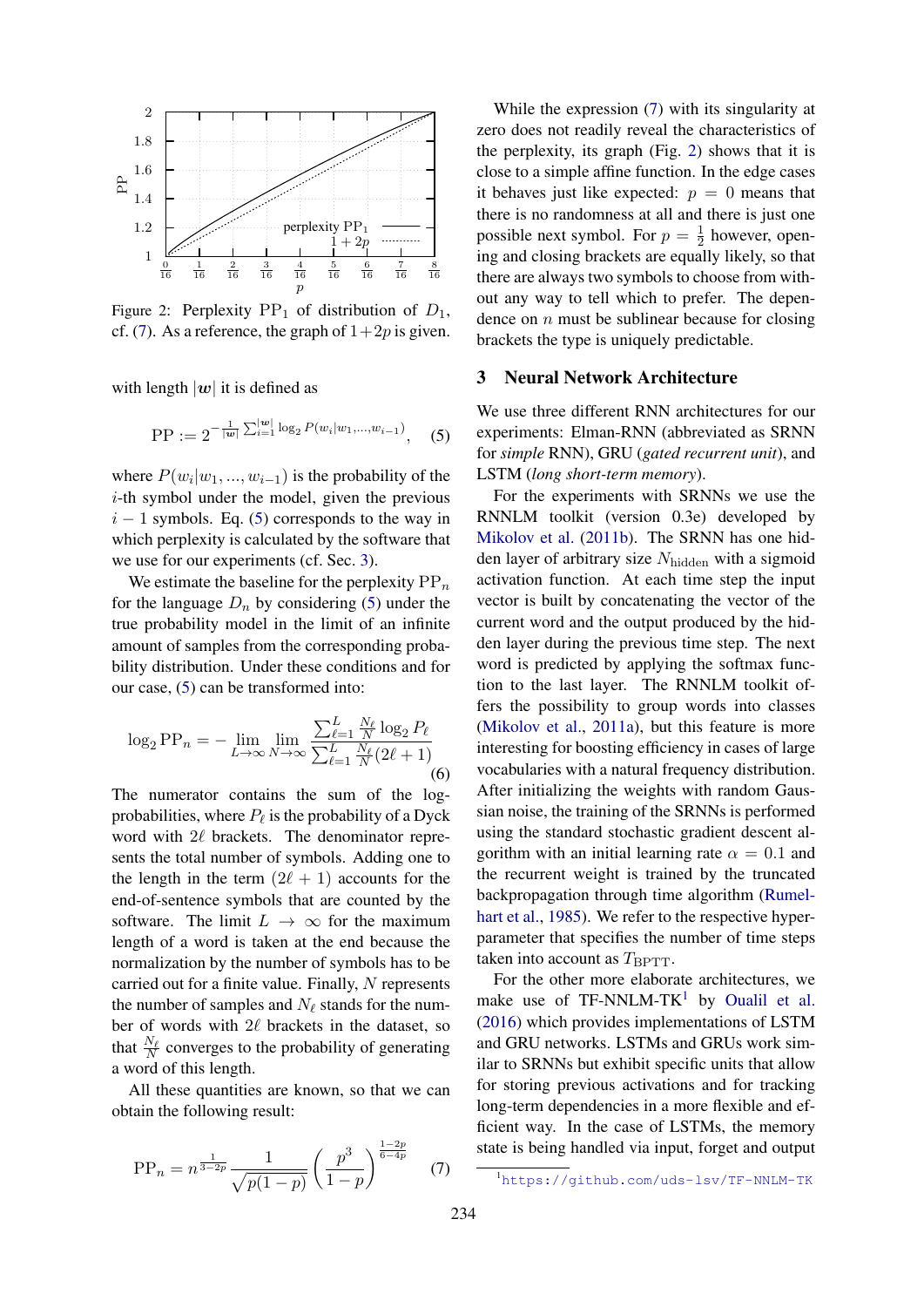<span id="page-3-0"></span>

Figure 3: Test perplexity  $PP_1$  vs. number of hidden units  $N_{\text{hidden}}$  for SRNN. Both curves reach their respective baseline, given in [\(7\)](#page-2-0).

gate. Those gates allow to decide on the amount of a cell state that should be preserved or forgotten and the amount that should be passed to the cells in the next layer of the network. Similarly, the GRU regulates its memory state using an update and a reset gate that allows to either delete the previous cell state and decide on the amount of the current activation that should be added to the current cell state. For the experiments with LSTMs and GRUs the hyperparameter settings are chosen to be similar to the ones used with the RNNLM toolkit. Weights are again initialized using random Gaussian noise and standard stochastic gradient descent is utilized. The initial learning rate is set to  $\alpha = 0.1$  and in later training epochs decayed using a factor of  $\gamma = 0.9$ . The models are trained for 100 epochs using a batch size of 128 and  $T_{\text{BPTT}} = 16$  (if not stated otherwise) with learning rate decay starting at epoch 80.

# 4 Experiments

#### 4.1 Setup and Perplexities

We conduct a number of experiments for investigating the overall performance and the influence of the hyperparameters on the perplexity. For all experiments we use datasets that were artificially generated in the previously described way (cf. Sec [2.1\)](#page-1-2). All training sets contain 131,072 Dyck words, while the test sets contain 10,000 Dyck words that were sampled from the same distribution. In all experiments, the value of  $p$  is varied between  $\frac{1}{16}$  and  $\frac{7}{16}$  in steps of  $\frac{1}{16}$ . The ratio behind this choice is that 7/16 yields an average sequence length of 16, which is roughly a typical sentence length for natural languages [\(Sichel,](#page-7-5) [1974;](#page-7-5) [Sigurd et al.,](#page-7-6) [2004\)](#page-7-6). The smaller values of  $p$ are considered for comparison.

<span id="page-3-1"></span>

| $\boldsymbol{n}$             | 1     | 2              | 3     | 4     | 5     |  |  |  |
|------------------------------|-------|----------------|-------|-------|-------|--|--|--|
| baseline                     | 1.444 | 1.881          | 2.195 | 2.449 | 2.667 |  |  |  |
| GRU                          | 1.450 | 1.900          | 2.204 | 2.488 | 2.691 |  |  |  |
| <b>LSTM</b>                  | 1.451 | 1.899          | 2.203 | 2.486 | 2.688 |  |  |  |
| <b>RNN</b>                   | 1.445 | 1.873          | 2.205 | 2.445 | 2.669 |  |  |  |
| (a) For $p = \frac{3}{16}$ . |       |                |       |       |       |  |  |  |
| $\boldsymbol{n}$             | 1     | $\mathfrak{D}$ | 3     | 4     | 5     |  |  |  |
| baseline                     | 1.800 | 2.450          | 2.934 | 3.334 | 3.682 |  |  |  |
| GRU                          | 1.808 | 2.483          | 2.995 | 3.396 | 3.775 |  |  |  |
| <b>LSTM</b>                  | 1.810 | 2.481          | 2.995 | 3.401 | 3.771 |  |  |  |
| <b>RNN</b>                   | 1.804 | 2.494          | 3.030 | 3.499 | 3.885 |  |  |  |

(b) For  $p = \frac{6}{16}$ .

Table 1: Baseline respectively mean test perplexity  $PP_n$  for  $T_{BPTT}$  settings between 1 and 16 in steps of 1 for different architectures (cf. Fig. [4](#page-4-0) for a graphical representation of the SRNN values). The standard deviation is roughly around 0.001 and slightly larger for the SRNN.

In a first set of experiments, we consider  $D_1$  and vary the number of hidden units between 1 and 512, doubling the hidden layer size in each iteration. Having more than 512 units does not bring much perplexity improvement but slows down the training process considerably. Typical results for the Elman-RNN can be found in Fig. [3.](#page-3-0) For all values of  $p$ , the test time perplexity reaches the baseline. The convergence is slower for larger values of p, which is the expected behavior. For larger values of  $N_{\text{hidden}}$  there are some increases of  $PP_1$ that are most probably connected to the specific software implementation. Despite that, the models are surprisingly good at recovering the baseline. All in all we conclude that  $N_{\text{hidden}} = 64$  is a good compromise between optimization for perplexity and speed.

In a second set of experiments, we change  $T_{\text{BPTT}}$  from 0 to 16, increasing its size by one in each iteration. We limit  $T_{\text{BPTT}}$  with 16 as this is the maximum expected length of a sentence in our setting. This time, we do not only vary  $p$ , but also the number of types of brackets  $n$ . Typical results can be seen in Fig. [4.](#page-4-0) It is striking that  $T_{\text{BPTT}}$  has hardly any influence on the performance as long as it is larger than zero. This can be exploted for making the comparison easier: The average value of the test perplexities for the different architectures is given in Tab. [1.](#page-3-1) The values give a good impression of where the curves saturate. Higher values of  $p$  and  $n$  appear to make the task more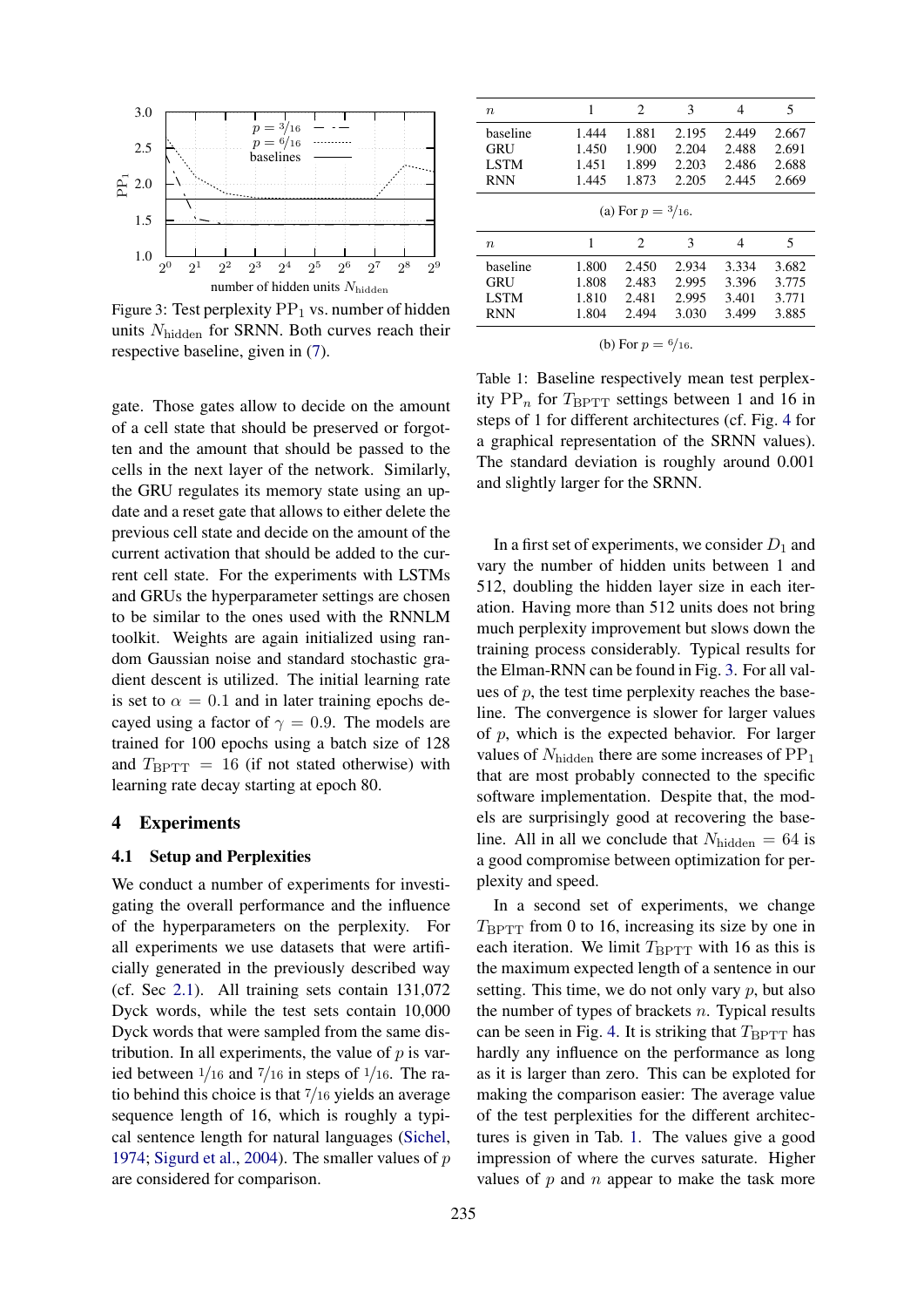<span id="page-4-0"></span>

Figure 4: Test perplexity  $PP_n$  vs. hyperparameter  $T_{\text{BPTT}}$  for Dyck languages with different numbers of types of brackets, obtained with the Elman-RNN. The respective baselines (cf. Eq. [\(7\)](#page-2-0)) are plotted as solid lines.

<span id="page-4-1"></span>

| $\boldsymbol{p}$ | $\boldsymbol{n}$              |       | l     | <b>SRNN</b> | <b>GRU</b> | <b>LSTM</b> |
|------------------|-------------------------------|-------|-------|-------------|------------|-------------|
| $^{3/16}$        |                               | 3.191 | 2.586 | 1.00        | 1.000      | 1.000       |
| 3/16             | $\mathfrak{D}_{\mathfrak{p}}$ | 3.222 | 2.611 | 0.978       | 0.9998     | 1.000       |
| $^{3/16}$        | 4                             | 3.183 | 2.609 | 0.960       | 0.9994     | 1.000       |
| 6/16             | 1                             | 8.049 | 4.976 | 1.00        | 0.9997     | 0.9999      |
| $^{6/16}$        | 2                             | 7.941 | 4.936 | 0.742       | 0.9982     | 0.9996      |
| 6/16             | 4                             | 8.095 | 5.079 | 0.966       | 0.9959     | 0.9998      |

Table 2: Accuracy for the task of finding the last bracket of a Dyck word, together with measured values for the average length  $\overline{L}$  of the words and the average length of the task  $\overline{\ell}$  (see the text for a definition).

challenging. While all curves rsp. values are close to the baseline in Fig. [4a](#page-4-0) and Tab. [1a,](#page-3-1) the gap increases with  $n$  in Fig. [4b](#page-4-0) and Tab. [1b.](#page-3-1) Given that the average length of Dyck words for  $p = \frac{3}{16}$  is only 3.2, compared to a length of 8 for  $p = \frac{6}{16}$ , the differences in the performance is not surprising. While the Elman-RNN performs similar or even slightly better than the other architectures for the easier tasks, the more elaborate methods increasingly outperform it with increasing task difficulty.

#### 4.2 Accuracy

Based on the results of the previous section, the RNNs appear to perform quite well in terms of the perplexity. In order to get a better feeling for the capability of the networks, we consider a second task: Given a Dyck word without the last closing bracket, the RNN has to predict the most likely candidate for this missing symbol. The success is

measured in terms of accuracy, which is the number of successfully finished tasks divided by the total number of tasks. The respective values, based on a dataset of 10000 Dyck words, are given in Tab. [2.](#page-4-1) Except for one case, the RNNs reach an accuracy close to one. Only one experiment is done per configuration and even harder tasks appear to be solvable, so the lower value is probably just an outlier. GRU and in particular LSTM perform almost perfectly in this task.

Some additional statistics are given in the table. The average word length  $\overline{L}$  indeed follows [\(4\)](#page-1-0). Besides that, a new quantity is introduced here: The average length of the task  $\overline{\ell}$  measures how far the algorithm has to look back in order to find the open brackets it has to close on average. The difference between length  $L$  and task length  $\ell$  is best illustrated with an example. For the Dyck word

$$
(2 (1)1)2 \underbrace{(1 (1)1 (3)3)}_{\text{task length }\ell = 6}
$$

the length is ten but the task length is six because the first four brackets are irrelevant for determining the last one, which is boxed for emphasis. The task length is the relevant measure for the hardness of the task, because small values of  $\bar{\ell}$  would mean that there are hardly any long-range dependencies. For  $p = 6/16$ ,  $\overline{l}$  lies around five, so we would expect to need at least a five-gram model or something equivalent for achieving good results in this task.

The full frequency distribution of length and task length can be seen in Fig. [6.](#page-5-0) By far the largest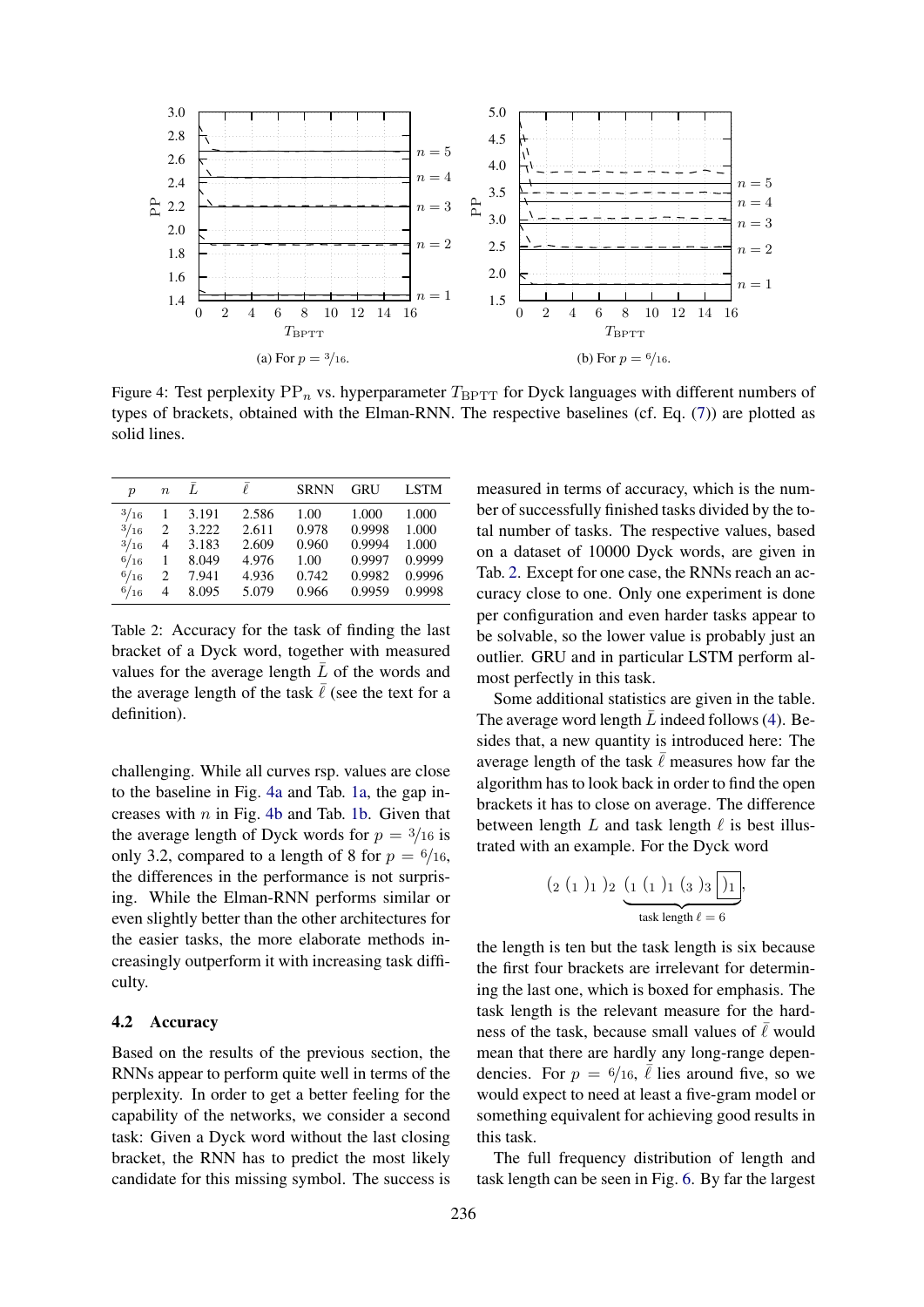<span id="page-5-1"></span>

Figure 5: Accuracy depending on length respectively task length (see the text for a definition) for different architectures. Data from the experiments with  $p = \frac{6}{16}$  and  $n = 4$ .

<span id="page-5-0"></span>

Figure 6: Histogram for length and task length for the experiment with  $p = 6/16$  and  $n = 4$ .

part of the distribution is distributed over small values, so the really long words do not play a big role in the statistics. This naturally raises the question how the RNNs perform for those. Fig. [5](#page-5-1) reveals that the performance indeed depends on the length of the sequence respectively the task length and that there are huge differences between the architectures. Only the bigger picture can be compared because the test sets differ between the architectures. While the Elman-RNN reaches perfect accuracy for lengths of up to eight symbols, the GRU gets along very well with lengths of up to 20 symbols. After that, the performance breaks in for these networks. Due to the low number of samples, the curve is very noisy for intermediate values, so it is hard to draw conclusions for this region. There is not a single correct guess by the Elman-RNN for task lengths beyond 90. The LSTM once again performs best in this task and exhibits an almost perfect accuracy over the whole spectrum of lengths.

Finally, the kind of error that is made is of interest. A good representation of that is the confusion matrix given in Fig. [7.](#page-6-16) For our task, the true bracket is always a closing one. Interestingly, the SRNN appears to "understand" that and hardly ever chooses an opening one. Apart from that Fig. [7](#page-6-16) reveals that the SRNN does not consider the different types of brackets as equally likely, otherwise the probability mass would be distributed more evenly.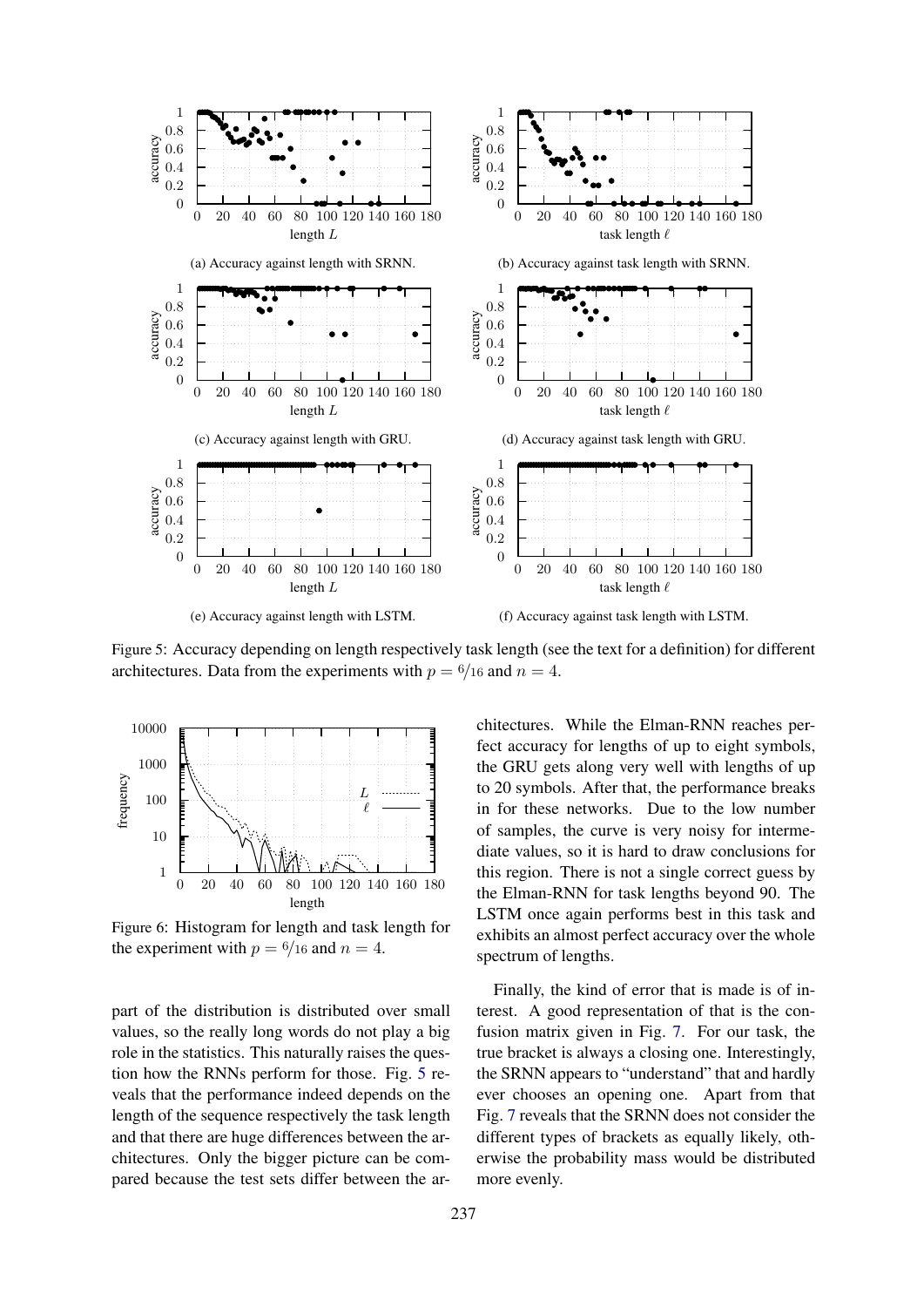<span id="page-6-16"></span>

Figure 7: Confusion matrix: Probability of confusing the correct brackets on the  $y$ -axis with those on the x-axis, measured with the Elman-RNN for  $p = 6/16$  and  $n = 4$ . Only non-zero values are given in the plot.

# 5 Conclusion and Outlook

We evaluated the capability of different RNNs to model an artificial language that consists of convoluted bracket expressions. In terms of perplexity, the models easily get close to the theoretical baseline in most cases. For the task of predicting the last bracket of a sequence, the Elman-RNN mostly reaches accuracies between 0.96 and 1 and hardly ever chooses an opening bracket, while GRU and LSTM score almost perfectly. Based on such good results, our plans for future work are to make the task harder by extending the artificial language. This would help to better carve out the weaknesses of particular architectures. In this context, an important point would be some kind of control over the long-range dependencies.

#### Acknowledgments

This work was supported in part by the German Research Foundation (DFG) as part of SFB1102. We thank Andrea Fischer for fruitful discussions.

#### References

- <span id="page-6-10"></span>Jean-Philippe Bernardy. 2018. Can Recurrent Neural Networks Learn Nested Recursion? *Linguistic Issues in Language Technology*, 16(1).
- <span id="page-6-12"></span>N. Chomsky. 1956. Three models for the description of language. *IEEE Transactions on Information Theory*, 2(3):113–124.
- <span id="page-6-13"></span>Kai Lai Chung and William Feller. 1949. On Fluctuations in Coin-tossing. *Proceedings of the National Academy of Sciences*, 35(10):605–608.
- <span id="page-6-3"></span>Sreerupa Das, C. Lee Giles, and Guo-Zheng Sun. 1992. Learning Context-free Grammars: Capabilities and

Limitations of a Recurrent Neural Network with an External Stack Memory. In *Proceedings of The Fourteenth Annual Conference of Cognitive Science Society*, page 14, Bloomington, IN, USA.

- <span id="page-6-8"></span>Tristan Deleu and Joseph Dureau. 2016. Learning Operations on a Stack with Neural Turing Machines. *Computing Research Repository*, arXiv:1612.00827.
- <span id="page-6-0"></span>Robert B. Dewell. 2011. *The Meaning of Particle / Prefix Constructions in German*, volume 34 of *Human Cognitive Processing*. John Benjamins Publishing Company.
- <span id="page-6-11"></span>Philippe Duchon. 2000. On the enumeration and generation of generalized Dyck words. *Discrete Mathematics*, 225(1-3):121–135.
- <span id="page-6-2"></span>Jeffrey L. Elman. 1990. Finding Structure in Time. *Cognitive science*, 14(2):179–211.
- <span id="page-6-4"></span>Felix A. Gers and Jürgen Schmidhuber. 2001. LSTM recurrent networks learn simple context-free and context-sensitive languages. *IEEE Transactions on Neural Networks*, 12(6):1333–1340.
- <span id="page-6-7"></span>Yvonne Kalinke and Helko Lehmann. 1998. Computation in recurrent neural networks: From counters to iterated function systems. *Lecture Notes in Computer Science*, 1502:179–190.
- <span id="page-6-5"></span>Andrej Karpathy, Justin Johnson, and Li Fei-Fei. 2016. Visualizing and Understanding Recurrent Networks. In *International Conference on Learning Representations, Workshop Track*.
- <span id="page-6-9"></span>Tianyu Li, Guillaume Rabusseau, and Doina Precup. 2017. Neural Network Based Nonlinear Weighted Finite Automata. *Computing Research Repository*, arXiv:1709.04380.
- <span id="page-6-6"></span>Tal Linzen, Emmanuel Dupoux, and Yoav Goldberg. 2016. Assessing the Ability of LSTMs to Learn Syntax-Sensitive Dependencies. *Transactions of the Association for Computational Linguistics*, 4:521– 535.
- <span id="page-6-15"></span>Tomáš Mikolov, Stefan Kombrink, Lukáš Burget, Jan Černocký, and Sanjeev Khudanpur.  $2011a$ . Extensions of Recurrent Neural Network Language Model. In *Acoustics, Speech and Signal Processing (ICASSP), 2011 IEEE International Conference on*, pages 5528–5531. IEEE.
- <span id="page-6-14"></span>Tomáš Mikolov, Stefan Kombrink, Anoop Deoras, Lukáš Burget, and Jan Honza Černocký. 2011b. RNNLM – Recurrent Neural Network Language Modeling Toolkit. In *ASRU 2011 Demo Session*, Waikoloa, HI, USA.
- <span id="page-6-1"></span>Peter O. Müller, Ingeborg Ohnheiser, Susan Olsen, and Franz Rainer. 2015. *Word-Formation: An International Handbook of the Languages of Europe*, volume 40.1 of *Handbooks of Linguistics and Communication Science*. De Gruyter Mouton.